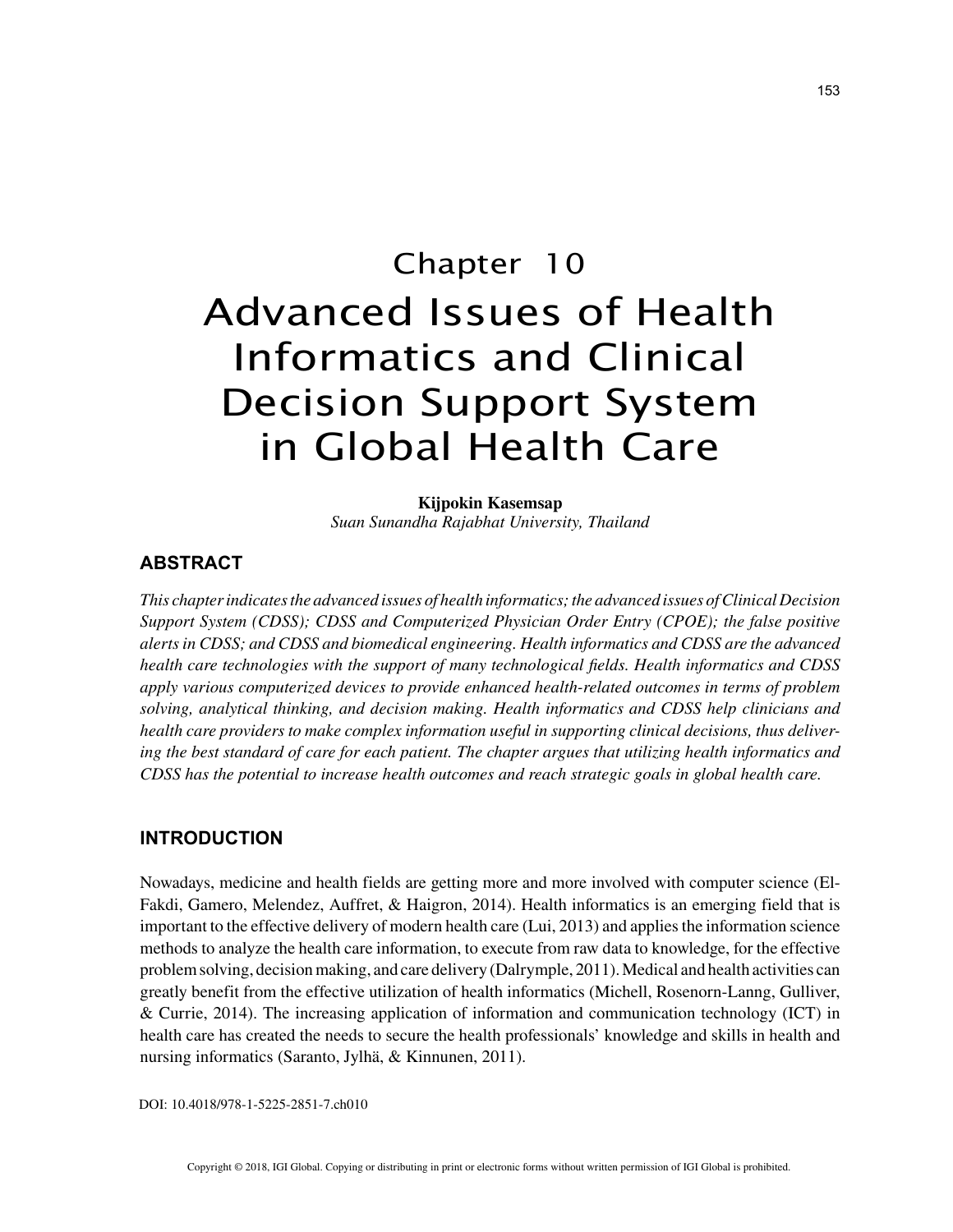#### *Advanced Issues of Health Informatics and Clinical Decision Support System*

The field of health informatics is at the intersection of information, computer science, behavioral science, and health care (Knott & Weller, 2014). Health informatics is a relatively new area which deals with mining large amounts of data to gain the useful insights (Narasimhamurthy, 2017). There is a need for health informatics to be fully integrated with each other and provide interoperability across various organizational domains for ubiquitous access and sharing (Naseer & Stergioulas, 2010). The interoperability framework, identifying citizens, providers, policymakers, and researchers is related to the improvement of understanding, access, trust, discourse, and practice toward the effective health care system (Juzwishin, 2010).

Clinical reasoning of healthcare professionals is rarely considered in the development of paper-based guidelines (Kilsdonk, Peute, Riezebos, Kremer, & Jaspers, 2016). Clinical guidelines are the important methods to improve the quality of health care while reducing the health care-related cost and supporting the medical staff (Douali & Jaulent, 2013). Poor design of CDSS interface can readily slow down health care practitioners as they may spend more time in searching for relevant information than in reviewing recommendations (Kilsdonk et al., 2016).

CDSS is the software designed to help clinicians make decisions about patient diagnosis using technical devices (Moon & Galea, 2017) toward bringing more confidence in health care for the physicians (Ruiz-Fernandez & Soriano-Paya, 2011). CDSS can improve guideline adherence by health care practitioners and support health care practitioners in the effective medical decision making (Jaspers, Smeulers, Vermeulen, & Peute, 2011). CDSS tends to be integrated into many systems, such as sensor technology, hardware, software, and communications (Pombo, Garcia, Bousson, & Felizardo, 2015), enough to help diagnose the patient's disease and prescribe the proper medication (Kareem & Bajwa, 2013).

This chapter is based on a literature review of health informatics and CDSS. The extensive literature of health informatics and CDSS provides a contribution to practitioners and researchers in order to maximize their impact in global health care.

# **BACKGROUND**

The market of tools, devices, and processes for both medical treatments and medical diagnosis has been growing at a very fast pace, driven by the multidisciplinary development of innovative technologies (Catapano & Verkerke, 2011). Health care providers require the timely and accurate information about their patients (El Morr, 2014). Health informatics is the use of devices and resources to collect, store, move, and retrieve data to support health care (Mahmood, 2008). Health care systems are complex and often approach a deterministic chaos in the number and types of interactions that occur among health care providers and patients (Johnson & Tashiro, 2011).

Health informatics is the science of health information (Perry et al., 2008). Regarding health informatics, ICT helps improve the communication along processes in health care settings (Saboor, Hörbst, & Ammenwerth, 2013). From a technical perspective, the rapid transformation of the health care sector through health informatics is achievable (Brear, 2010). A fundamental premise of continuity in patient care and safety suggests the timely sharing of health information through health informatics among different health care providers at the point of care and after the visit (Gundlapalli, Reid, Root, & Xu, 2011). The practice of health informatics is faced with the complexities of multijurisdictional, multidisciplinary, and multicultural partner-based approaches to the problem-solving perspectives (LeRouge, Tolentino, Fuller, & Tuma, 2013).